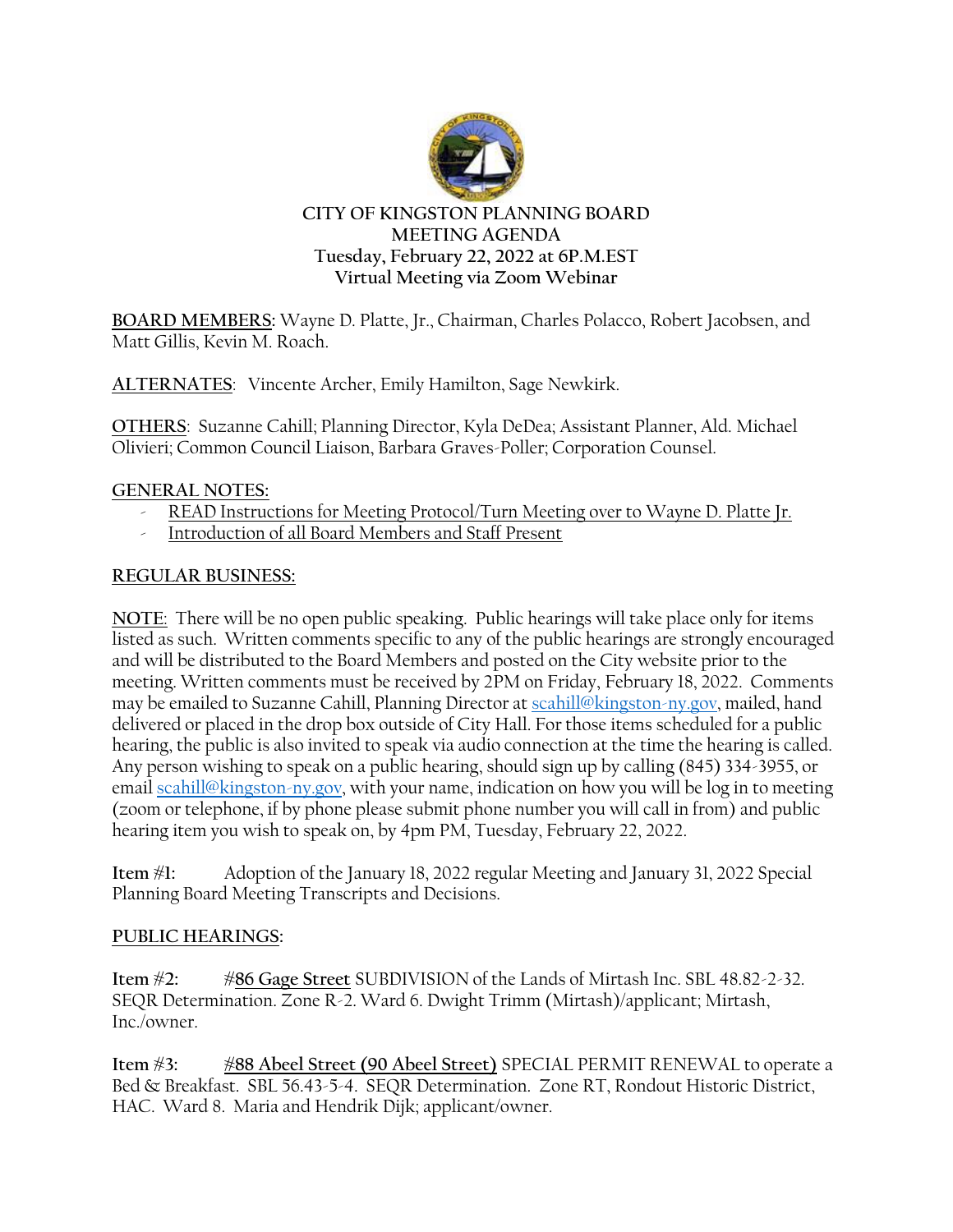**Item #4**: **#327 Broadway** SPECIAL PERMIT RENEWAL to operate a gasoline station. SBL 56.34-4-17**.** SEQR Determination. Zone C-2, HAC, BOD. Ward 9. Navjot Realty LLC; applicant/owner.

**Item #5: #106 West Chestnut Street** SPECIAL PERMIT RENEWAL to operate a Boarding House. SBL 56.34-11-22. SEQR Determination. Zone R-1. HA, Coastal Zone, Ward 9. Chestnut Hill NY Inc.; applicant/owner.

**Item #6**: **#685 Broadway** SPECIAL PERMIT RENEWAL for auto sales and repairs. SBL 56.92-3-21. SEQR Determination. Zone C-2, HA, BOD. Ward 4. Dago A. Meraz; applicant/owner.

**Item #7: #5 Abeel Street, 8 & 10 Post Street** SITE PLAN/SPECIAL PERMIT to establish a mixed use occupancy and associated site improvements. SBL 56.43-4-30, 31 & 32. SEQR Type II. Ward 8. Zone RT, Rondout Historic District, HA. CBSKI Kingston LLC (Charles Blaichman); applicant/owner

**Item #8: #16 Abeel Street** SITE PLAN/SPECIAL PERMIT for exterior renovations and site improvements, multi-family residential. SBL 56.43-5-19. SEQR Type II. Ward 8. Zone RT, Rondout Historic District, HA. CBSKI Kingston LLC (Charles Blaichman); applicant/owner

#### **NEW BUSINESS:**

**Item #9: #33 Hone Street** SITE PLAN to install a 6ft high privacy fence and an 8'x12' shed in the Rondout Historic District. SEQR Determination. Zone RT, Rondout Historic District, HA, Coastal Zone. Nina Marinova; applicant/owner.

**Item #10: #693 Broadway (695)** AMENDMENT to the approved site plan, demolition and new construction of a 1544 SF Building along with site improvements. SBL 56.92-3-19.100. SEQR Type II. Ward 4. Zone C-2, BOD, HA. Radio Kingston; applicant/owner.

**Item #11: #28 Hurley Avenue** SITE PLAN to establish a ceramics studio and art gallery on the ground floor. SBL 48.313-1-28. SEQR Determination. Zone C-2. David Wyncoop & Rebecca Reeder; applicants/owners.

#### **OLD BUSINESS:**

**Item #12: #264 Lucas Avenue** SITE PLAN to construct a multifamily apartment complex consisting of four buildings with 46 units and related site improvements. SBL 56.88-4-7. SEQR Determination. Zone R-4. Ward 1. SSLI Holdings LLC; applicant/owner.

**Item #13: #199 R Hurley Avenue & 203 & 205 Hurley Avenue & 493-495 Washington Avenue** REQUEST to reaffirm the Planning Board January 14, 2013 SEQR Negative Declaration decision. SBL 48.70-1-7.200, 48.71-2-1, 48.70-1-15.2, 48.70-1-15.1. Zone O-2. Ward 1. Hudson Valley Housing Development Fund; applicant/owner.